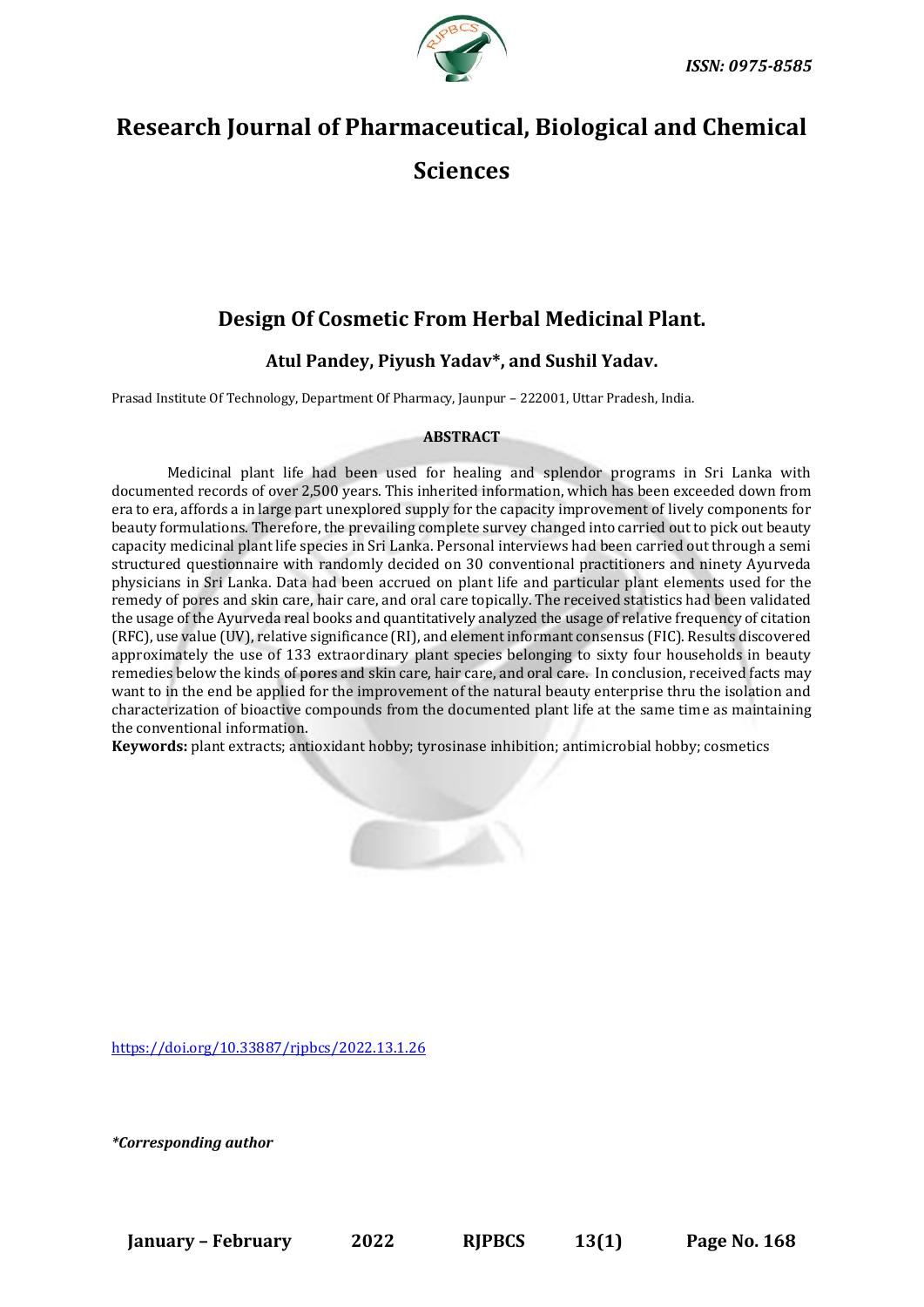

# **INTRODUCTION**

Plants had been used for treating diverse ailments over thousand years thru 4 structures of conventional remedy in Sri Lanka called Ayurveda, Siddha, Unani, and Deshiya Chikitsa [4]. Traditional structures of medication play a pivotal function in lives of Sri Lankan rural populace through satisfying 60– 70% of number one fitness care needs [5]. According to the Sugathadasa et al. [6], 1,430 species representing 181 households and 838 genera are taken into consideration as medicinal plant life. Out of the full quantity of medicinal plant species, 174 (12%) are endemic to the country. As defined through Pushpakumara et al. [1], 250 species of medicinal plant life are normally utilized in conventional remedy of which 50 species are closely used. Thus, it sincerely implies the significance of medicinal plant life in extraordinary structures of medication in Sri Lanka. Apart from the research on "Cosmetic Perspective of Ethnobotany in Northern Part of Sri Lanka" [9], there was rarely any ethnobotany record on beauty capacity of Sri Lankan medicinal plant life. A overall of sixty two plant species belonging 36 households had been diagnosed primarily based totally at the conventional information and practices of nearby network thru this take a look at. Identified plant life are used for beautifying functions along with pores and skin .care, hair care, nail care, lip care, and eye care. Recently carried out few handfuls of studies research spotlight approximately numerous medicinal plant life with beauty capacity. Napagoda et al. [10] highlights the likely utilization of Atalantia ceylanica (Arn.) Oliver, Hibiscus furcatus Mullend., Leucas zeylanica (L.) W.T.Aiton, Mollugo cerviana (L.) Ser., Olax zeylanica L., and Ophiorrhiza mungos L. for the improvement of photoprotective beauty merchandise through studying antioxidant hobby and the solar safety element (SPF). Moreover, studies take a look at carried out through Liyanaarachchi et al. [11] emphasizes approximately feasible utilization of Artocarpus nobilis Thw., Artocarpus altilis (Parkinson) Fosberg, Elaeocarpus serratus Heyne, Curcuma aromatica, and Artocarpus heterophyllus Lam. withinside the remedy of diverse pores and skin issues along with hyperpigmentation, to reap lighter pores and skin complexion, wrinkling, untimely growing older, and organic growing older through studying tyrosinase, elastase, and hyaluronidase enzyme inhibitory and antioxidant activities.[14] Acne, spots and zits Acne is a pores and skin circumstance that impacts sweat glands and hair follicles, inflicting irritation, black heads,white heads and pustules. If blemishes are deep they are able to go away scars and pitting, which may be distressing and disfiguring.[9]

### **Artemisia.**

Artemisia vulgaris and Artemisia absinthum (Compositae) are used historically in Philippines for pores and skin illnesses and ulcerative sores. The complete plant is made right into a decoction and is used as a wash for lots types of wounds and pores and skin ulcers. The dried leaves, reduce into small fragments, are used to assist result in greater fast recovery of wounds, and are utilized in eczema, herpes and prurulent scabies. Water extracts from A. campestris L. have antioxidant consequences [8].

# **Pea**

Pisum sativum (Leguminosae) has been used withinside the remedy of pimples. The seeds incorporate proteins, lecithins, carbohydrates, fat and salts, and are nutritive and antidermatosis. They are claimed to have consequences on many kinds of pores and skin complaint, and for instance face mask crafted from beaten peas are utilized in instances of pimples and on wrinkled skins [2].

#### **Pumpkin**

Fatty acids remoted from Cucurbita pepo (Cucurbitaceae) seed oil, had been utilized in remedy for his or her anti-inflammatory properties, and encompass specifically linoleic, accompanied through oleic, palmitic and stearic acid. The humans of Central America and India rub the oil extracted from the seeds of pumpkin on herpes lesions, venereal sores, pimples vulgaris and cussed leg ulcers [8] which refuse to heal up. Pumpkin leaves also are implemented as a poultice on sprains and pulled ligaments. The roots are made into an infusion and used on syphilitic sores, herpes lesions, zits and blackheads.

# **Onion**

The not unusualplace pink onion, Allium cepa (Liliaceae),has been used historically for its useful consequences while used externally as a poultice for pimples, boils, abscesses and blackheads to attract out the infection, lower irritation and velocity recovery. Studies have located that onions own antiallergic and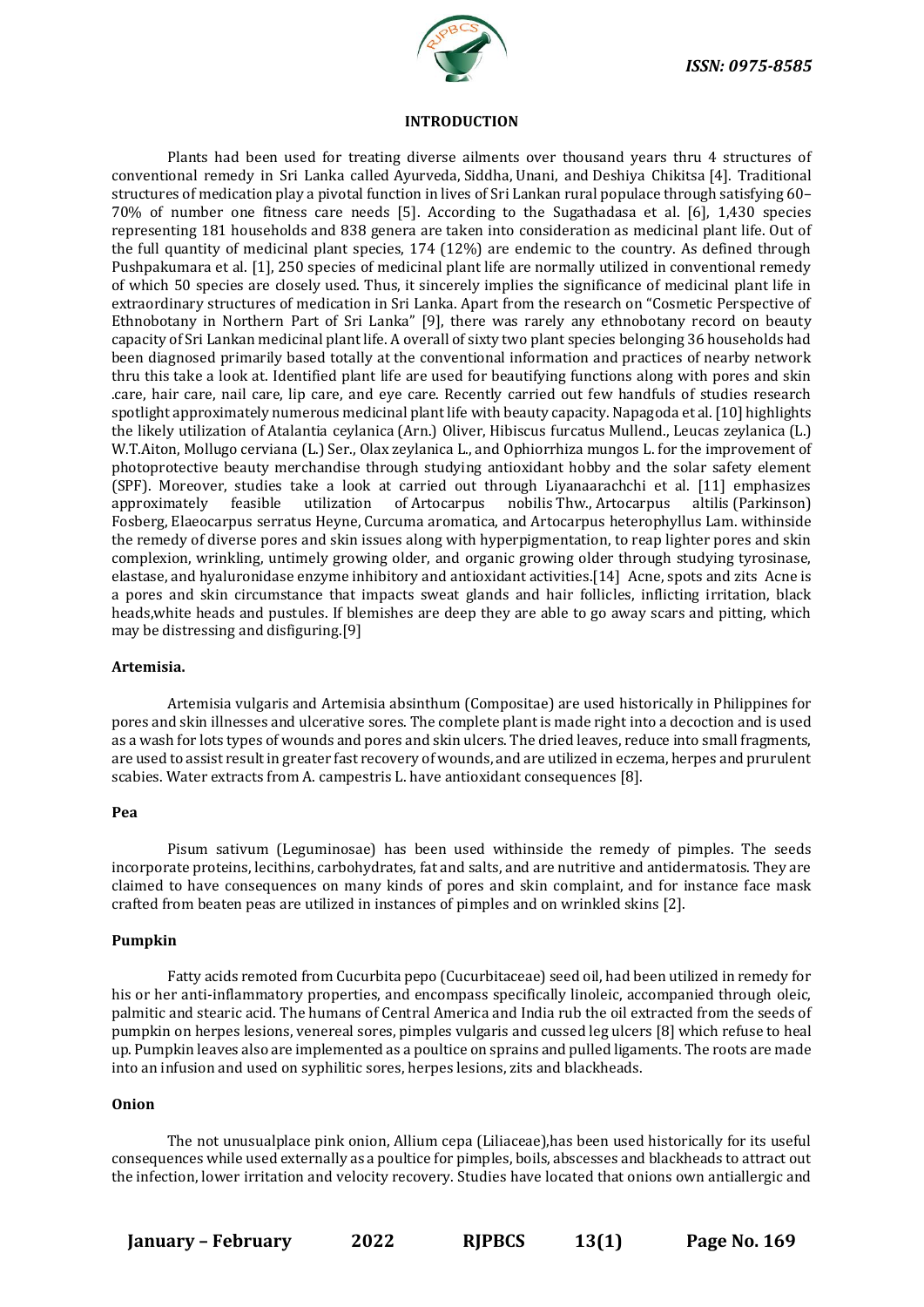

anti inflammatory consequences because of the presence of flavonoids (quercetin and kampferol) and [6]in addition, onion juice has antimicrobial and antifungal consequences. In Africa, onion juice is implemented to burns and scalds to save you blistering and infection, and in East Africa the pores and skin of the onion has been used as a dressing on facial and frame sores.

# **Red clover**

The antiinflammatory impact of Trifolium pretense L. (Fabaceae) is hired historically for a couple of pores and skin situations along with psoriasis, eczema, pimples and rash. Isoflavones from pink clover flower implemented topically provide safety from UV irradiation in hairless mice after UV exposure, decreasing the inflammatory oedema reaction, and suppression of touch allergy caused through slight doses of solarsimulated UV radiation. Lotions containing equol (an isoflavone from pink clover) greater easily guard the immune gadget from photosuppression than from the irritation of the sunburn reaction, even if implemented after exposure, so have a function as a solar-protecting beauty ingredient.

# **Chamomile**

German chamomile (Matricaria recutita L.;frequently known as genuine chamomile), or the Roman chamomile (Anthemis nobilis Linn.) are each contributors of the own circle of relatives Compositae. Surprisingly, the plant life proportion a comparable spectrum of chemical components, aleven though now no longer withinside the identical ratios. Extracts of the plant are used withinside the shape of ointments, creams and inhalations meant for nearby utility. Chamomile extract, important oil and remoted constituents, own antiinflammatory consequences and are beneficial for treating irritation of pores and skin and mucous membranes, eczema and as an antipruritic adjunct withinside the remedy and prevention of pores and skin issues [13]. Chamomile owes its hobby to the presence of flavonoids withinside the extracts and withinside the important oil. Apigenin and its glycosides own antiinflammatory,antierythema and antipruritic consequences,and broken pores and skin heals through nearby management. Alpha the antiinflammatory hobby of chamomile extract through inhibiting leukotriene synthesis and extra antioxidative consequences.

# **CONCLUSION**

In the future, it's far feasible that many new plant life, extracts and oils of industrial importance could be diagnosed,and lots of ethnobotanical makes use of and claims of many giant herbs could be proven, new isolation and extraction strategies could be proven to provide better first-class merchandise. But this calls for the multidisciplinary cooperation of botanists, preparative chemists, analytical chemists, toxicologists and biologists to assess. The gift evaluate refers to a few plant species whose extracts had been evaluated, and the capacity benefits demonstrated. However, few works that targeted at the improvement of formulations for pores and skin utility containing those extracts had been reported. So, medical research aiming on the improvement, assessment and alertness of such extracts in topical formulations and that concurrently meet client worries are a challenge. Given the inherent monetary capacity withinside the exploitation of herbal sources in ecosystems, plant extracts may be utilized in beauty technological know-how as a way to decorate and preserve the physiological stability of the human pores and skin. On the opposite hand, in comparison to artificial beauty components, natural merchandise are slight and biodegradable, displaying low toxicity. Furthermore, numerous through-merchandise end result from the plant processing enterprise (for instance meals enterprise) and constitute a awesome disposal trouble for industries. However, a number of those through-merchandise may also be a promising supply of compounds with organic.

### REFERENCES

- [1] Rawlings AV, Scott IR, Harding CR, Bowser PA. J Investig Dermatol 1994;103:731–740.
- [2] Hardin CR, Watkinson A, Rawlings AV. Int J Cosmet Sci 2000, 22, 21-52<br>[3] Draelos ZD. Clin Dermatol 2008, 26, 627-632.
- [3] Draelos ZD. Clin Dermatol 2008, 26, 627–632.
- [4] Mukul S, Surabhi K, Atul N. Asian J Pharm Clin Res 2011;4:1–6.
- [5] Fowler JF, Jr Woolery-Loyd H, Waldorf H, Saini R. J Drugs Dermatol 2010, 9, s72–s81
- [6] Dorland's Illustrated Medical Dictionary, twenty ninth ed.; W.B. Saunders Company: Philadelphia, PA,USA, 2000.